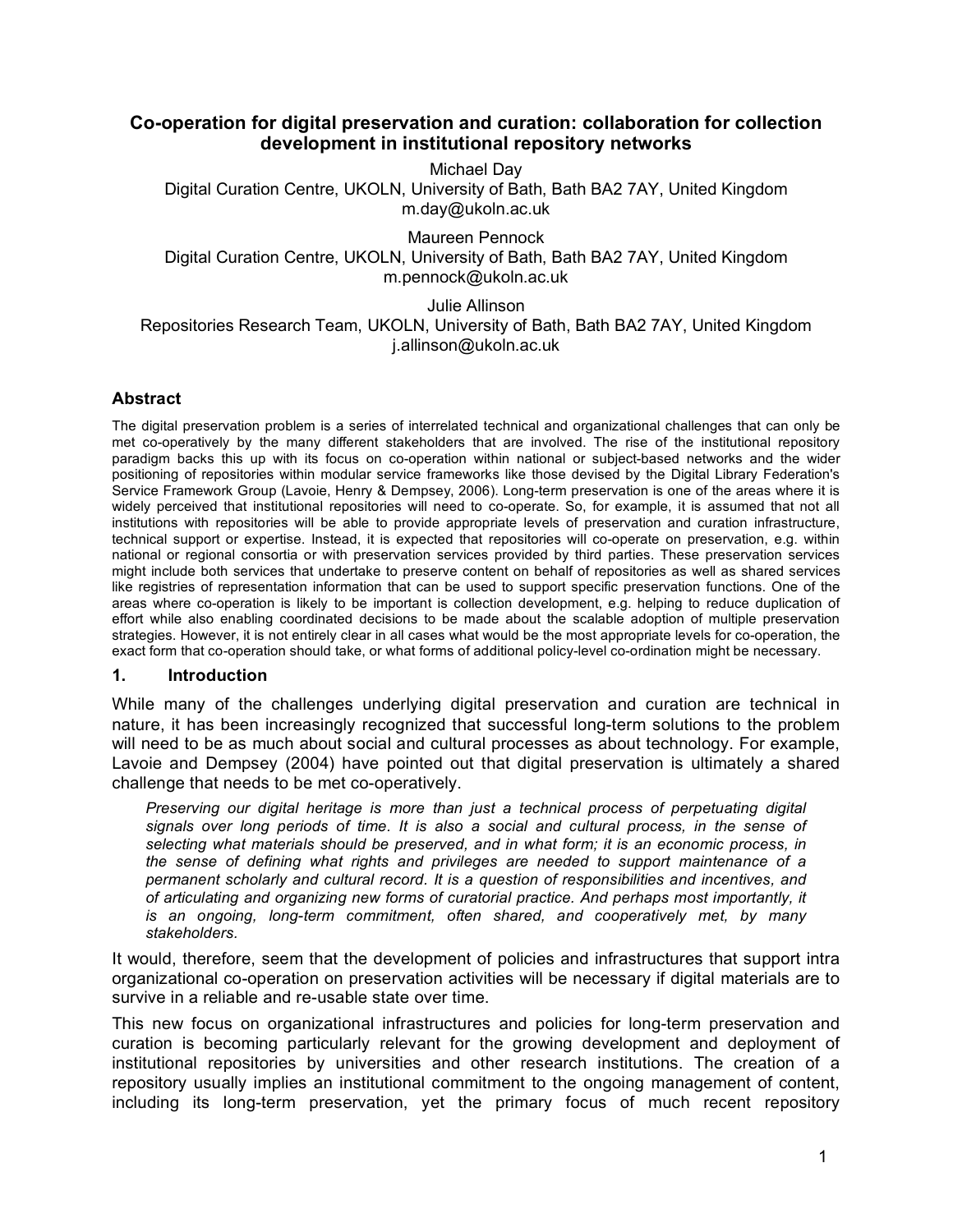development has been on facilitating 'open access' to research outputs, with comparatively little attention paid by individual institutional repositories to the long-term availability and sustainability of the repository and its contents. It has also been acknowledged that not all institutions with repositories will always be able to provide (or afford) appropriate levels of preservation and curation infrastructure, technical support or expertise. For this reason, many advocates of institutional repositories assume that institutions with repositories will not, in every case, need to undertake the preservation of content themselves (Swan & Awre, 2006). Instead, it is expected that repositories will need to co-operate on technical preservation activities, e.g. within regional consortia or with third party preservation services provided by the larger research libraries, data centres, or the commercial sector.

This paper will introduce the issue of collaborative collection development in more detail with specific reference to the implementation of institutional repositories. It will first provide some general background on institutional repositories and provide a rationale for co-operating on long-term preservation. Further sections will introduce collaborative collection development and its potential application to the long-term stewardship role of institutional repositories.

### **2. Institutional repositories and collaboration**

In recent years an increasing number of universities and other research institutions have begun to develop and implement digital repositories that help manage and provide access to various types of institutional content, chiefly research outputs or data. As with most trends, the reasons for this growth of interest in institutional repositories are varied. One factor has been the growing perception within institutions that they need to manage their digital assets in new ways, e.g. to support submissions to ongoing research assessment exercises or to comply with the requirements of research funding bodies on the retention of primary data. In addition, the widespread availability of open-source repository software has at last made it technically feasible for institutions to attempt to manage institutional assets themselves and to provide wider access to content (where required) via interoperability tools like the Open Archives Initiative Protocol for Metadata Harvesting (OAI-PMH). A second factor has been political or strategic moves to encourage open access (OA) to the outputs of publicly funded research, e.g. initiatives like the Budapest Open Access Initiative (BOAI) and the Berlin Declaration on Open Access to Knowledge in the Sciences and Humanities. As a response to these strategic imperatives, an increasing number of funding bodies - as well as some universities and research institutions - are beginning to make research grants conditional on grantees providing open access to research outputs, e.g. through depositing in OA repositories or by publishing in OA journals. These initiatives have made it strategically important for institutions to respond to the needs of researchers and research funding bodies, both of which will increasingly expect OA repositories to be available at all universities and research institutions.

Crow has defined an institutional repository as "a digital archive of the intellectual product created by the faculty, research staff, and students of an institution" (Crow, 2002, p. 16). While initially conceived as a means to facilitate access to research outputs - chiefly peer-reviewed research papers - it was soon realized that institution-based repositories also offered an opportunity for universities and other research organizations to reclaim responsibility for the management and distribution of a wide range of information types, including research papers, technical reports and working papers, scientific datasets, learning resources and even administrative records. In many cases, the setting-up of a repository implies some kind of commitment to the ongoing management of such information. For example, Lynch (2003) emphasizes the organizational commitment represented by university-based institutional repositories.

*In my view, a university-based institutional repository is a set of services that a university offers to the members of its community for the management and dissemination of digital materials*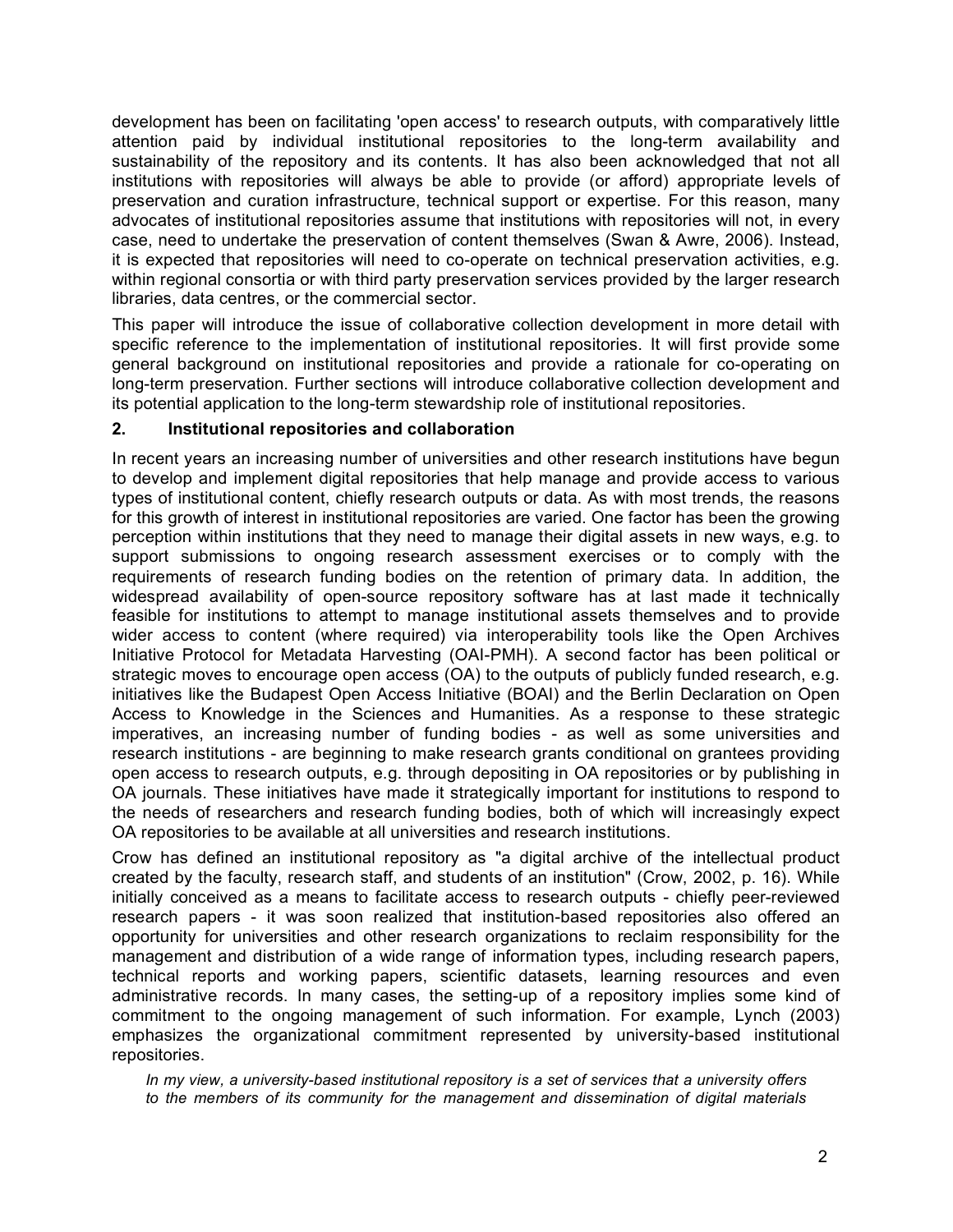*created by the institution and its community members. It is most essentially an organizational commitment to the stewardship of these digital materials, including long-term preservation where appropriate, as well as organization and access or distribution.*

This organizational commitment, however, does not mean that each and every institution with a repository (or repositories) will need to preserve content themselves. Indeed, not all institutions with repositories will hope to be able to provide appropriate levels of preservation and curation infrastructure, technical support or expertise. In these cases, there will be a wide scope for cooperation on fulfilling the organizational commitment to stewardship, e.g. with third party preservation services provided by national libraries, data centres or commercial providers as well as with shared common services like registries of file format information, all of which could potentially be coordinated on number of different levels

Existing examples of this kind of co-operation include the DARE (Digital Academic Repositories) programme in the Netherlands, where the national library has taken responsibility for developing and implementing a strategy and infrastructure for providing long term storage and permanent access to all content deposited in participating repositories (http://www.darenet.nl/). In the UK, the Repository Bridge project successfully demonstrated the beginnings of a similar preservation service approach for a specific type of content, electronic theses, by showing how such materials could be harvested using OAI and METS from Welsh IRs to a preservation repository at the National Library of Wales. Two more UK projects are further exploring the role of collaboration and service provision, SHERPA DP and the PRESERV project. The SHERPA DP project (http://www.sherpadp.org.uk/) specifically looked at the development of a shared preservation environment for a network of institutional repositories. The project partners articulated a disaggregated framework based on the Reference Model for an Open Archival Information System (OAIS) that would enable preservation services to be outsourced to third parties like the Arts and Humanities Data Service. In this framework, participating repositories would regularly transfer content (with its appropriate metadata) to the third party service for long-term preservation. In order to explore in more detail the interactions that would be required within such a framework, SHERPA DP looked at the use of packaging formats like the Metadata Encoding and Transmission Standard (METS) as a means of transferring data and metadata and outlined a number of different use scenarios (Knight, 2005). In another UK initiative, the PRESERV project (http://preserv.eprints.org/) developed a simple model that demonstrated how a series of modular preservation services might be able to help support repositories. These include, for example, services for bit-level preservation, for object characterization and validation, and for preservation planning (risk assessments, technology watch, etc.). To take this a step further, the PRESERV project explored how format identification tools like PRONOM-DROID (http://www.nationalarchives.gov.uk/aboutapps/pronom/) from The National Archives could be utilized to provide format profiles at the repository level. The project applied this to the Registry of Open Access Repositories (ROAR) to provide format profiles for over 200 repositories (Hitchcock, *et al*., 2007). The project team has now suggested that other modular services, particularly web-based services, could be developed to deal with other aspects of preservation functionality, e.g. format validation, preservation planning or migration. Hunter and Choudhury (2006) have also explored modular approaches to the development of preservation services. Some of the wider organizational implications of linking UK repositories have been investigated in a scoping study commissioned by the Joint Information Systems Committee (Swan & Awre, 2006).

### **3. Collection development and collaboration**

Collection development is a term that is used in the library world to refer to "the selection and acquisition of material for an expanding collection and decisions on the material to be included in that collection" (Law, 1999, p. 1). Guidelines from the IFLA (International Federation of Library Associations and Institutions) Acquisition and Collection Development Section say that the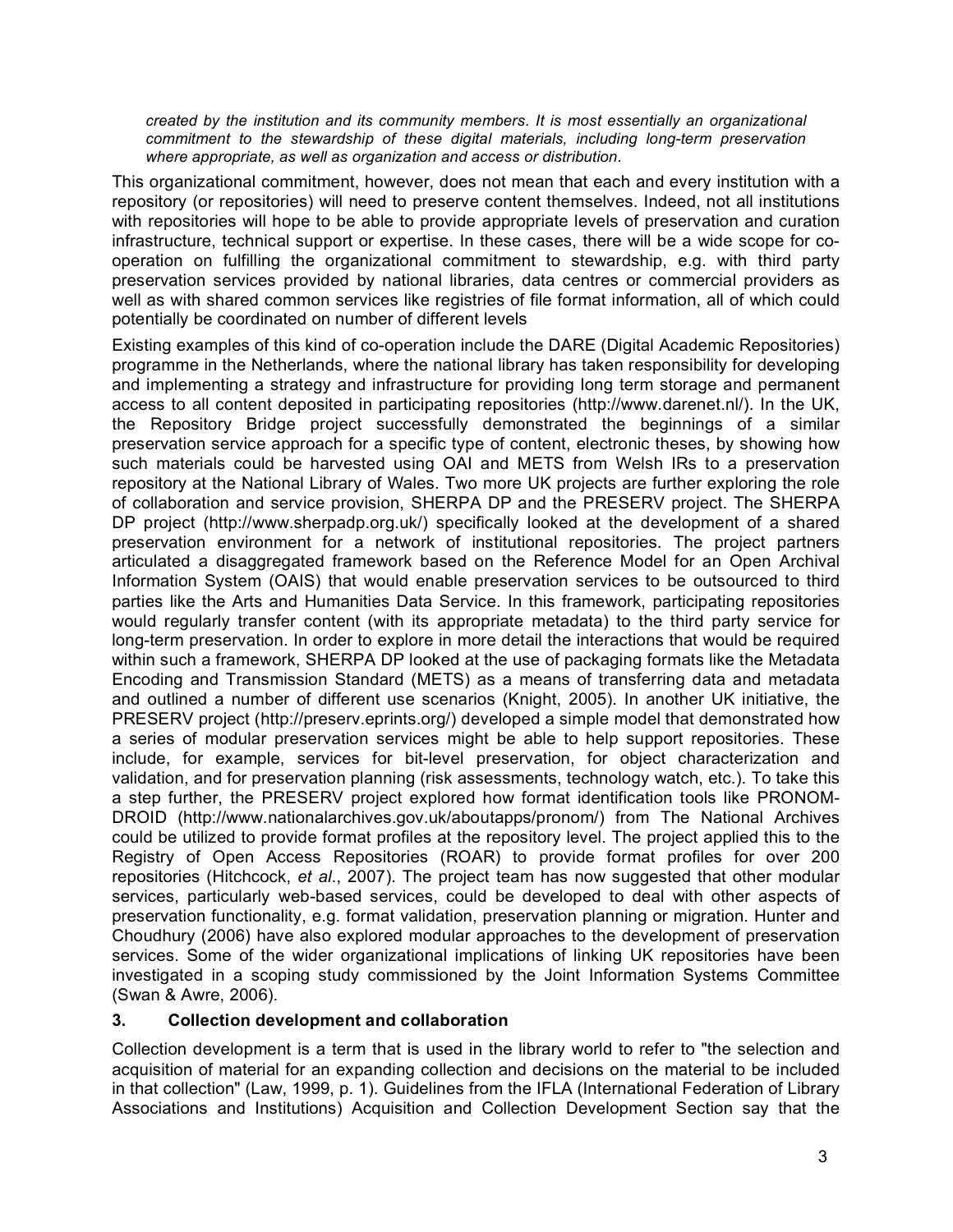primary function of collection development policies is to provide guidance on selecting for and deselecting resources from a collection (Biblarz, *et al*., 2001). Typically, collection development decisions apply at different stages of an institutional workflow, including the selection, acquisition, processing, housing, weeding, retention, preservation, relegation and discarding of library materials. Collection development is now often viewed as being one component of a wider activity known as collection management, which additionally includes things like "collection policy development, materials budget allocation, selection, collection analysis, collection use and user studies, training and organization of collection development staff, preservation, and cooperative collection development" (Branin, Groen & Thorin, 2000, p. 24).

In the research library sector at least, there has been an increasing emphasis in recent years on the need for co-operative collection development, partly in recognition of the fact that no single institution can hope to aspire to collect the entire record of scholarship but also to help economize on physical storage requirements. For example, a recent UK report commissioned by CURL (the Consortium of University Libraries) and the British Library investigated the potential for "space and cost-savings that might be made as a result of collaboration over the storage of little-used periodicals and serials" (Fielden, *et al*., 2005, p. 99). Also, the growth in the availability of networked resources has encouraged an additional focus on collaboration and resource sharing. For example, Greenstein (2004, p. 15) argues that networked information "does not need to be located anywhere in particular to be accessible." This nature permits the acquisition of substantial collections of networked resources by consortia like OhioLINK or the Joint Information Systems Committee. Branin, Groen and Thoren (2000, p. 28) consider that this centralizing trend means that collection development will focus more on co-operation with other institutions on licensing content, on providing seamless user access to content from different providers, and on negotiating the right to maintain access to older content after a subscription has been cancelled. On the other hand, however, the increasing development of institutional repositories means that institutions will need to consider their own collection development requirements within a wider national (and international) context.

National and international co-operation on collection development is not a particularly new concept. In the research and national library domain, it dates back at least to the Farmington Plan, a co-operative acquisitions program that emerged in the 1940s to ensure the continued availability of foreign materials in US research libraries. The collective role of national libraries as guardians of the world's published information was underlined in the 1980s by IFLA's core programme on Universal Availability of Publications (UAP), which proposed that "every country must be able to supply its own publications ... to any other country in the world" (Line & Vickers, 1983, p. 24). Historically, libraries and other custodial institutions have successfully co-operated on developing shared approaches to things like bibliographic control, document supply and preservation reformatting, e.g., through the development of union catalogues, national bibliographies and registers of microform and digital masters. Preservation itself has been a major focus of library co-operation. For example, a survey of UK preservation activities in the late 1990s revealed that libraries co-operated on acquisitions, on sharing conservation skills and facilities, and on disaster management (Eden & Gadd, 1999).

In the digital era, all organizations with responsibilities for long-term preservation will need to consider the potential benefits of co-operating on collection development. For example, managed co-operation could help to avoid unnecessary duplication of effort while retaining a sufficient level of technical or geographical redundancy to ensure that digital objects can be curated and preserved. In practice, however, it is going to be extremely difficult to achieve the right balance between these extremes. To take a relatively simple example, it is not entirely clear just how many institutions will need to keep and preserve electronic journal content from large international publishers like Elsevier or Springer-Verlag. At the present time, preservation services like Portico, PubMed Central and the National Library of the Netherlands e-Depot are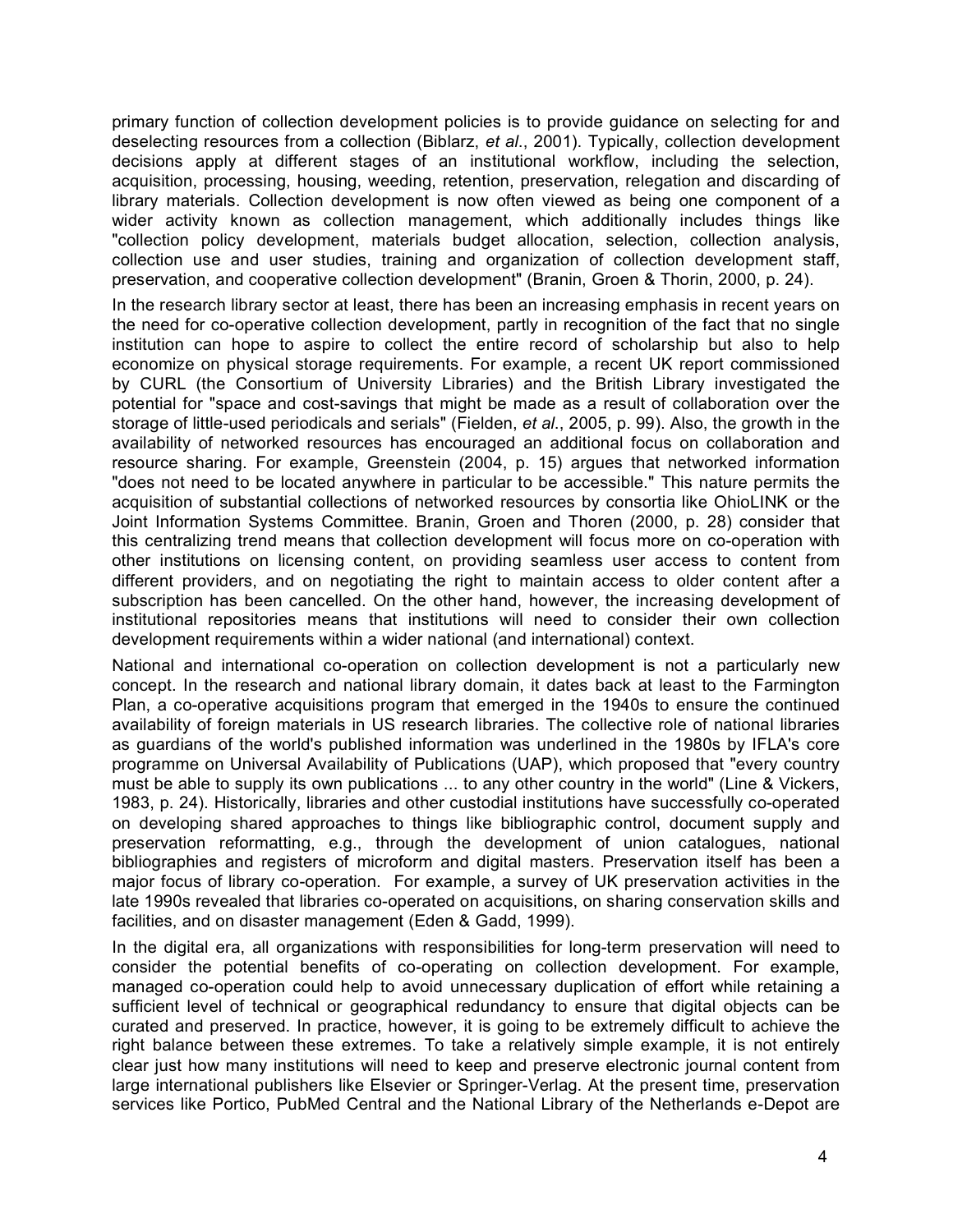beginning to maintain a growing number of e-journal titles issued by such publishers, but it remains to be seen just how much duplication of effort will be promulgated in the future. Without the development of networks of trust that go well beyond anything currently proposed by repository audit and certification frameworks, it is difficult to see any real progress in this area. In the interim, alternative approaches, like the peer-to-peer LOCKSS (Lots of Copies Keeps Stuff Safe) system (Maniatis, *et al*., 2005), might prove to be useful alternatives.

# **4. Collection development issues for institutional repositories**

All institutional repositories need to consider and define collection development policies. The basic scope of institutional repositories has been defined by Crow (2002, 16) as digital archives of "the intellectual product created by the faculty, research staff, and students of an institution." However, within this definition there is room for a wide range of interpretations. At the very least, the developers and implementers of repositories need to have a clear understanding of the basic functions the system needs to support, e.g. with regard to content, ingest workflows, OAI-PMH interoperability, the export of metadata to research assessment support systems, etc. Different repositories may well require a different range of functions. However, most will need to make decisions on the following range of collection development issues.

### *4.1 Selection - content types*

A basic collection development decision concerns the types of content that will be collected. Many current implementations of institutional repositories have focused on peer-reviewed research papers and theses. However, some repositories have been developed to store a much wider range of material than this, including scientific datasets, learning resources and administrative records. Lynch (2003) suggests that mature repositories might eventually contain "documentation of the activities of the institution itself in the form of records of events and performance and of the ongoing intellectual life of the institution." Different content types are likely to have different requirements with regard to metadata and with external access. Indeed, some classes of content, e.g. some theses or administrative records, may not need to be made available outside the institution at all.

### *4.2 Selection - object types*

Separate decisions will need to be made on the object types (or file formats) needed by the repository. For example, a collection policy could require research papers, wherever possible, to be deposited in a dissemination format (like PDF) together with the source files produced by an editor or word processing program. Other policies may leave it up to depositors to decide what formats should be deposited, but the repository may reserve the right to convert it to a 'standard' form, if possible. Decisions may also have to be made on whether the repository should attempt to identify and validate the formats of deposited resources. The levels of 'post-processing' required for this will vary depending on the number of items deposited, so careful consideration will need to be given to the scalability of the technical approaches adopted. For this reason, quite different deposit rules may need to apply to more complex object types, e.g. multimedia presentations or learning objects.

The number and variety of different object types accepted by the repository will have a direct impact on the level of preservation service that can be provided. It is a general principle of digital preservation that limiting the range of file formats to be kept simplifies management and reduces overall costs in the long-term, while over-tolerant acquisition policies will have the opposite effect. (Jones & Beagrie, 2001, p. 88).

### *4.3 Acquisition - ingest workflows*

Once the collection scope has been carefully defined, consideration can then be given to the deposit workflows. This will to some extent be dependent on the particular repository software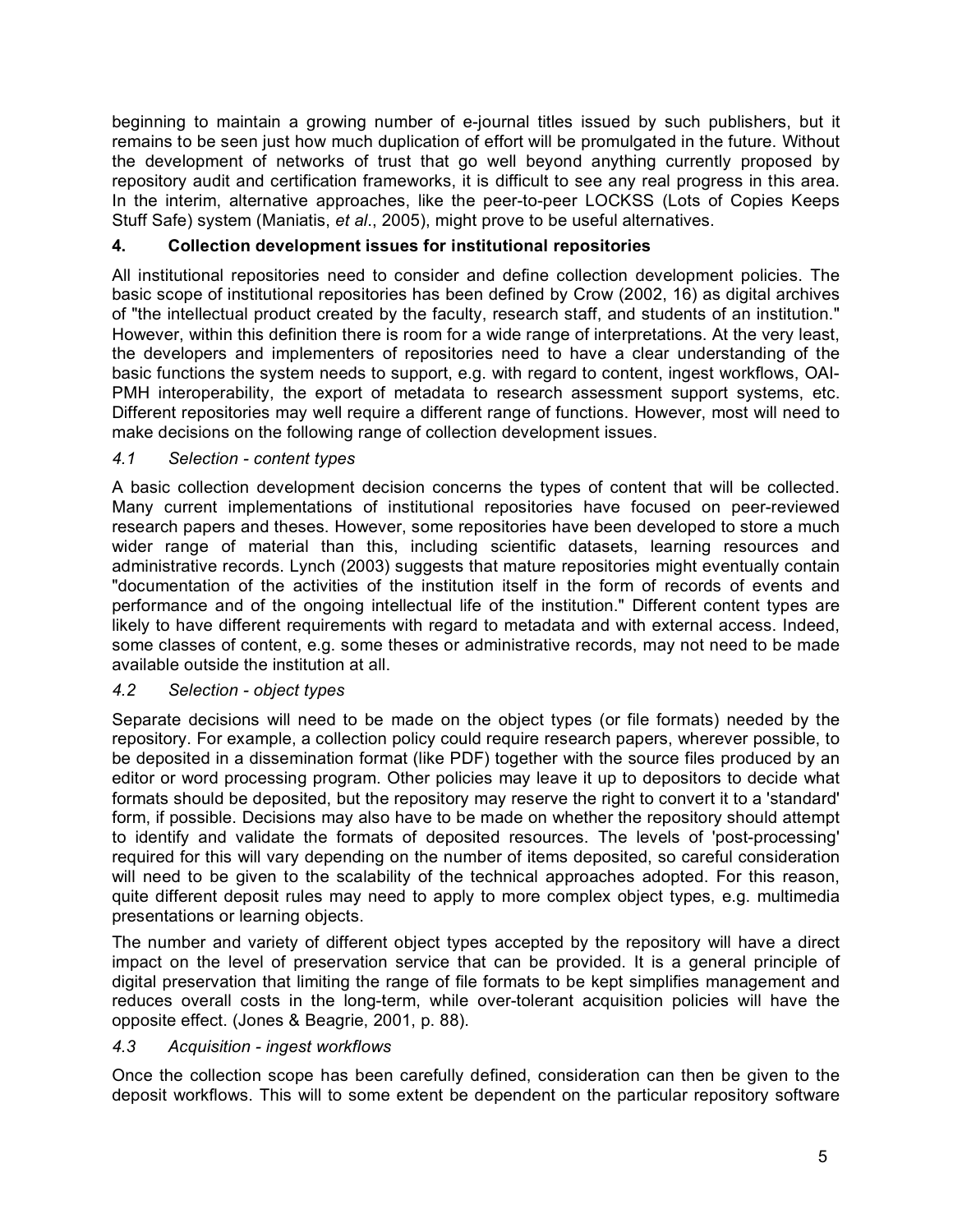being used, but may need to include facilities for manually checking conformance with submission rules, for validating file formats, and for the addition of appropriate metadata. The ePrints UK project investigated the possibility of providing automated tools that would help to enhance metadata during the submission process. These included modular Web services that might help provide consistent subject classification and identify authoritative forms of name from national name authority files (e.g., Dempsey, *et al*., 2005).

### *4.4 Storage - retention or disposal*

Not all content in repositories will need to be kept forever. For example, some existing repositories (e.g. arXiv.org) allow depositors to withdraw content, although they usually require some explanation for this to be provided. The withdrawal of papers from the scholarly record remains a contentious issue for many scientists (e.g., Klarreich, 2001), but there may be a need for repository policies and workflows to support the withdrawal of content (or possibly just access to it) where there may be cases of scientific misconduct or questions over the legality of content.

In addition, the repository may itself need to review the value of content over time. While the initial presumption might be to preserve most content for as long as possible, certain classes of object may be subject to more frequent review and potential disposal. This may include information that is superseded or inaccurate, or is available in a better form elsewhere (Jones & Beagrie, 2001, p. 86). In these cases, disposal may not necessarily mean the destruction of content. Instead, it could mean its transfer to a third party preservation service provided by a national library or the commercial sector.

#### *4.5 Preservation - different service levels*

Repositories will need to define their preservation service levels for the different content and object types held. For some kinds of content, the repository could commit to bit-level preservation, e.g. just promising to return the submitted bit sequence to depositors on request. For other types of content it could either attempt to apply digital preservation strategies (like migration) itself or work in concert with other repositories or third party organizations.

The freely available third party service provided by the SHERPA OpenDOAR policy tool facilitates consistent policy development across networks of IRs for several of these collection development issues (http://www.opendoar.org/tools/en/policies.php). The tool helps repository administrators to formulate, present and integrate repository policies on metadata, data access and re-use, content types, submission issues, and preservation issues. Further collaboration between repository managers to retain the standardised terminology and rights expressed in OpenDOAR-generated policies can also have a positive impact on subsequent user experience and expectations.

### **5. Collaboration on preservation for institutional repositories**

Almost all of these collection development areas could lead to some level of co-operation with other repositories or with third party service providers. For example, while the types of content collected by different repositories may vary, aggregators (service providers) using OAI-PMH may require sufficient supporting information (i.e. as part of the metadata) to enable the filtering of content based, e.g. on type, peer-review level, subject or geographical origin. As has been demonstrated time after time in studies of OAI harvesting (Halbert, Kaczmarek & Hagedorn, 2003; Ward, 2003), the quality of the metadata provided by data providers has a huge impact on the level of service that can be provided by service providers. The same is likely to be true of the preservation metadata generated by repositories.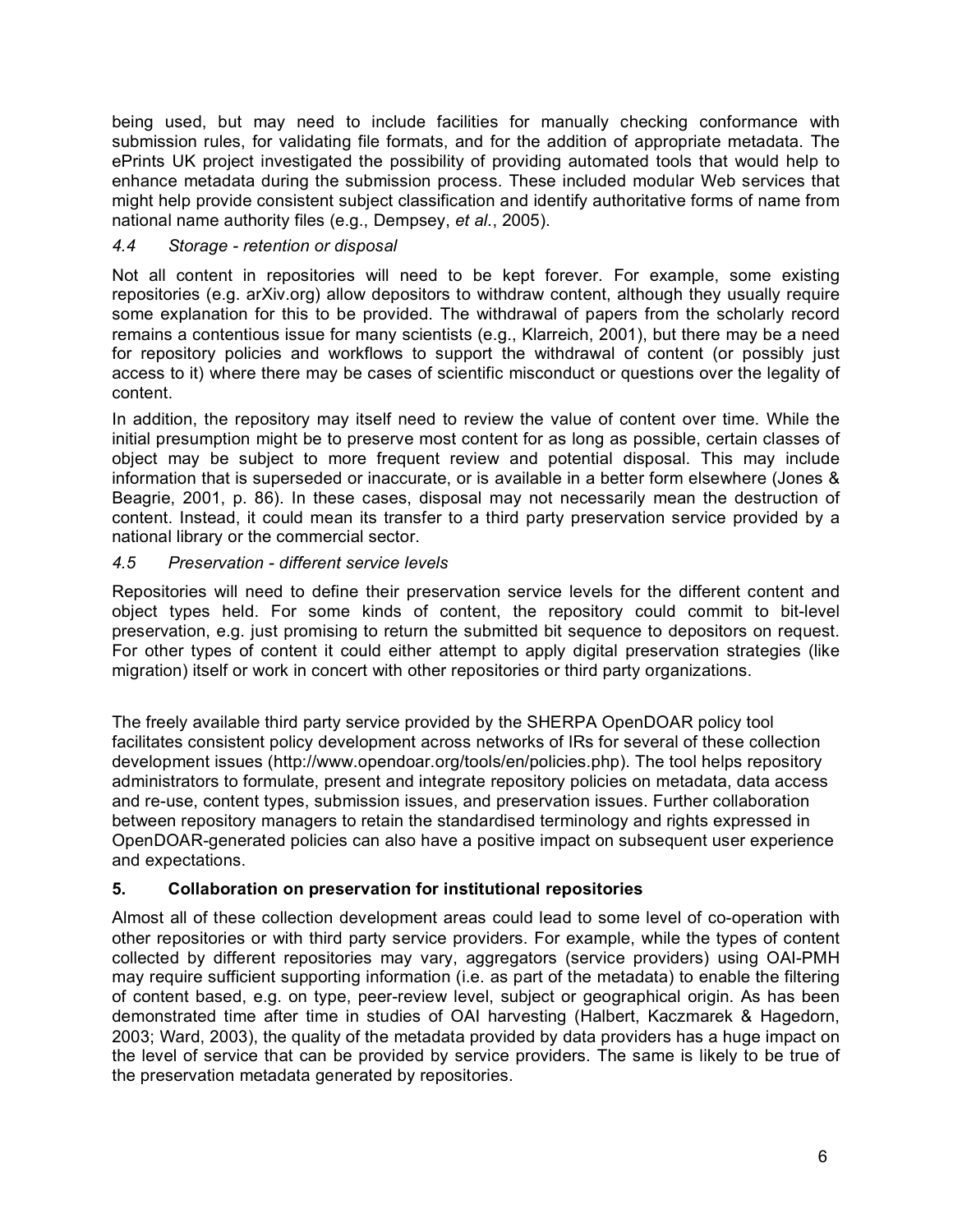Collection development decisions on object types is an area that has more potential for collaboration, not least because shared services like registries of representation information (e.g. Abrams & Seaman, 2003; Giaretta, *et al*., 2005) may provide a means of characterizing or validating formats on ingest and for providing additional documentation when specific format information has not been collected by the repository. Repositories dealing with the same classes of material could also join together to make common decisions on which particular object types should be collected. Successful collaboration may help to identify best practice in this area and help support the longer-term scalability of preservation activities.

The development of ingest workflows would most normally be a matter for individual repositories, but there are a number of areas, e.g. with regard to format validation tools, metadata quality control procedures, automated metadata capture, or the use of third party metadata enhancement services, where inter-repository collaboration could be very useful.

There will be other potential collaboration opportunities in defining preservation service levels as well as in making retention and disposal decisions. As suggested above, disposal may involve the transfer of objects or classes of objects to third party preservation services. The preservation services offered by repositories could also be contracted out to third parties specializing in, for example, bit-level preservation. Alternatively repositories could work collaboratively to replicate content of to develop peer-to-peer replication preservation networks based on tools like LOCKSS.

### **6. Conclusions**

This paper has attempted to outline some of the areas where institutional repositories may need to collaborate with each other or with third party services in organizing the provision of long-term preservation of content. As stated before, collection development is a natural area for organizational co-operation, and one that has particular benefits for institutional repositories. For example, successful co-operation can help to reduce overall duplication of effort while also enabling coordinated decisions to be made about the replication and distribution of content, or the scalable adoption of multiple preservation strategies. In the longer term, successful cooperative approaches to collection management may also facilitate the identification of collections that are 'at risk' and then actively support their rescue. However, it is not entirely clear in all cases what would be the most appropriate levels for co-operation - e.g., whether this should be based on subject, professional domain or geographical location - the exact form that co-operation should take (e.g., inter-institutional agreements, regional consortia), or what forms of additional policy-level co-ordination (national or international) might be necessary.

# **7. Acknowledgements**

Work on this paper was supported in part by a grant from the Engineering and Physical Sciences Research Council (GR/T07374/01, Digital Curation Centre: Research).

UKOLN is funded by the Museums, Libraries and Archives Council (MLA), the Joint Information Systems Committee (JISC) of the UK higher and further education funding bodies, as well as by project funding from the JISC, the European Union and other sources. UKOLN also receives support from the University of Bath, where it is based.

### **8. References**

Abrams, S. L., & Seaman, D. (2003). Towards a global digital format registry. In Proceedings of the 69th IFLA General Conference and Council, Berlin, Germany, August 1-9, 2003. Retrieved March 12, 2007, from: http://www.ifla.org/IV/ifla69/papers/128e-Abrams\_Seaman.pdf

Biblarz, D., Tarin, M. J., Vickery, J., & Bakker, T. (2001). Guidelines for a collection development policy using the Conspectus model. International Federation of Library Associations and Institutions, Acquisition and Collection Development Section. Retrieved March 12, 2007, from: http://www.ifla.org/VII/s14/nd1/gcdp-e.pdf

Branin, J., Groen, F., & Thorin, S. (2000). The changing nature of collection management in research libraries. Library Resources & Technical Services, 44(1), 23-33.